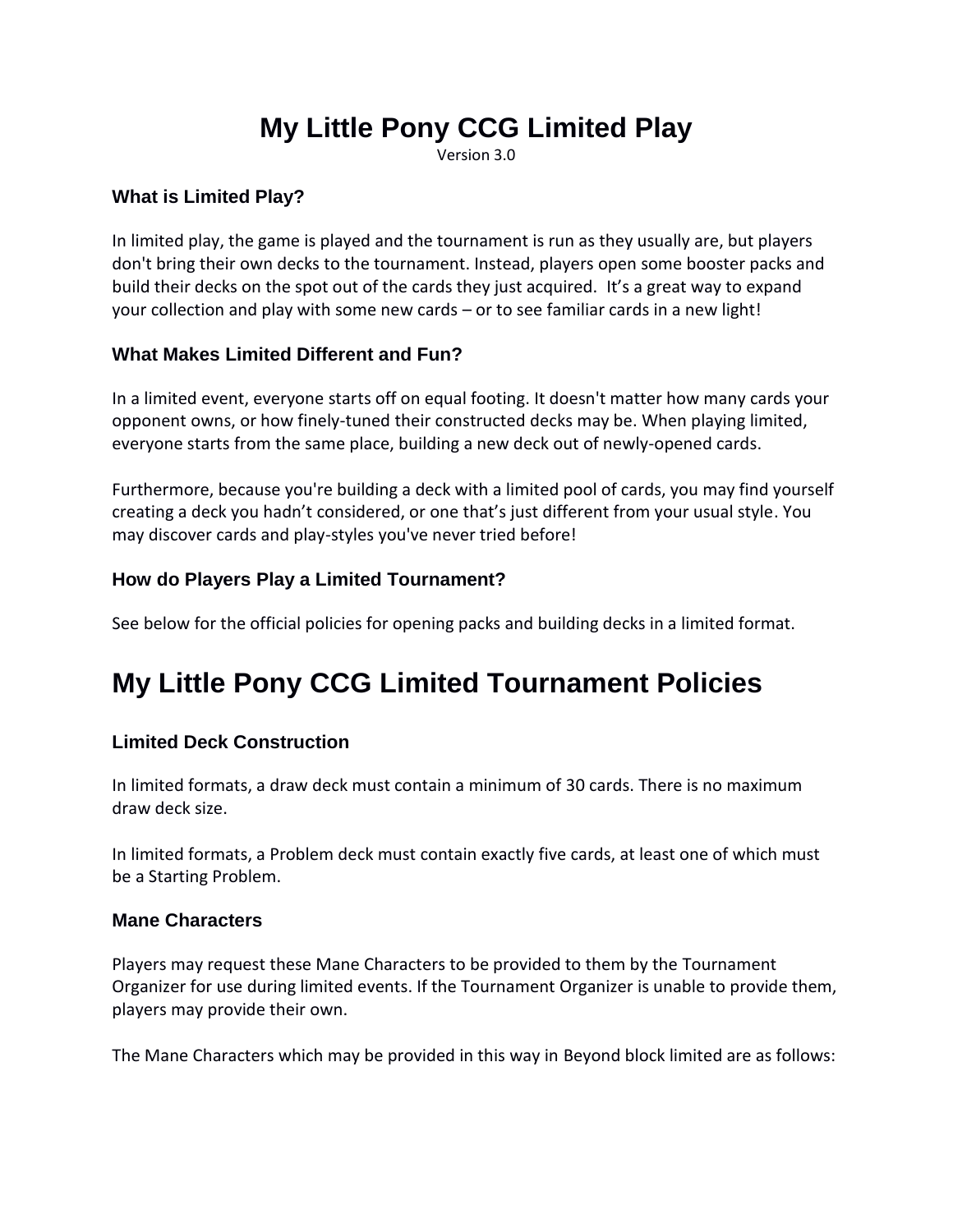Captain Celaeno, Swashbuckler (SB1) Grubber, Royal Announcer (SB2) Princess Skystar, Out of Her Shell (SB3) Tempest Shadow, Storm Commander (SB4) Capper Dapperpaws, Charmer (SB5) Queen Novo, Sea Sovereign (SB6)

The Mane Characters which may be provided in this way in Odyssey block limited are as follows:

Rainbow Dash, Ambassador of Loyalty (EO1) Applejack, Ambassador of Honesty (EO2) Pinkie Pie, Ambassador of Laughter (EO4) Princess Twilight Sparkle, Ambassador of Friendship (EO5) Rarity, Ambassador of Generosity (EO7) Fluttershy, Ambassador of Kindness (EO8)

The Mane Characters which may be provided in this way in Premiere block limited are as follows:

Rainbow Dash, Hanging Out (CN1) Applejack, Apple Vendor (CN2) Pinkie Pie, Pokey Pony (CN3) Twilight Sparkle, Gala Greeter (CN5) Rarity, Dressmaker (CN6) Fluttershy, Friend to Animals (CN7)

Players may also use any Mane Characters present in their limited pool, including those not listed above.

## **Starting Problems**

Players may request Starting Problems to be provided to them by the Tournament Organizer for inclusion in their problem decks. If the Tournament Organizer is unable to provide them, players may provide their own. Players may include any number of these Starting Problems in their Problem decks, and may do so irrespective of the number of Starting Problems included in their limited pool.

The Starting Problems which may be provided in this way for Beyond block limited events are as follows:

Pearl Heist (SB129) Searching High and Low (SB130)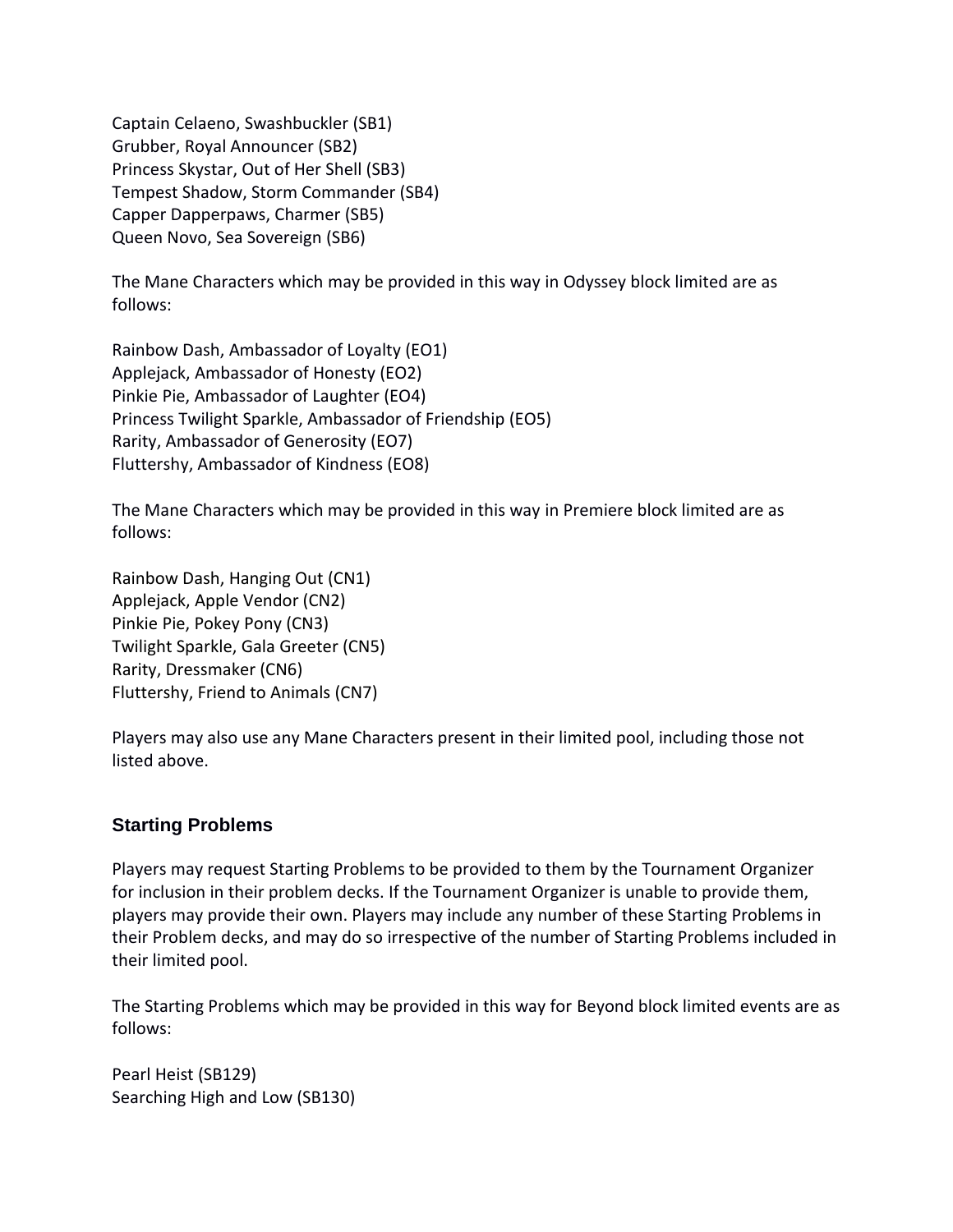The Starting Problems which may be provided in this way for Odyssey block limited events are as follows:

Locked Out (EO191) Totally Lost (EO200) Winter Start Up (EO202)

The Starting Problems which may be provided in this way for Premiere block limited events are as follows:

Bunny Breakout (PR164) Cloudbursting (PR168) Emergency Dress Order (PR170) It's Alive (PR177) Runaway Cart (PR190) Special Delivery! (PR192)

Players may also use any Starting Problem present in their limited pool, including those not listed above.

#### **Limited Formats**

#### **Sealed Deck**

In a Sealed Deck event, each player constructs a limited deck from a pool of cards created by opening 8 booster packs.

The recommended Odyssey block sealed format is 2 packs Equestrian Odysseys, 2 packs High Magic, 2 packs Marks in Time, 2 packs Defenders of Equestria.

The recommended Premiere block sealed format is 2 packs Premiere, 2 packs Canterlot Nights, 2 packs Crystal Games, 2 packs Absolute Discord.

#### **Booster Draft**

In a Booster Draft event, each player constructs a limited deck from a pool of cards created by drafting 4 booster packs.

The recommended Odyssey block draft format is 1 pack Defenders of Equestria, 1 pack Marks in Time, 1 pack High Magic, 1 pack Equestrian Odysseys.